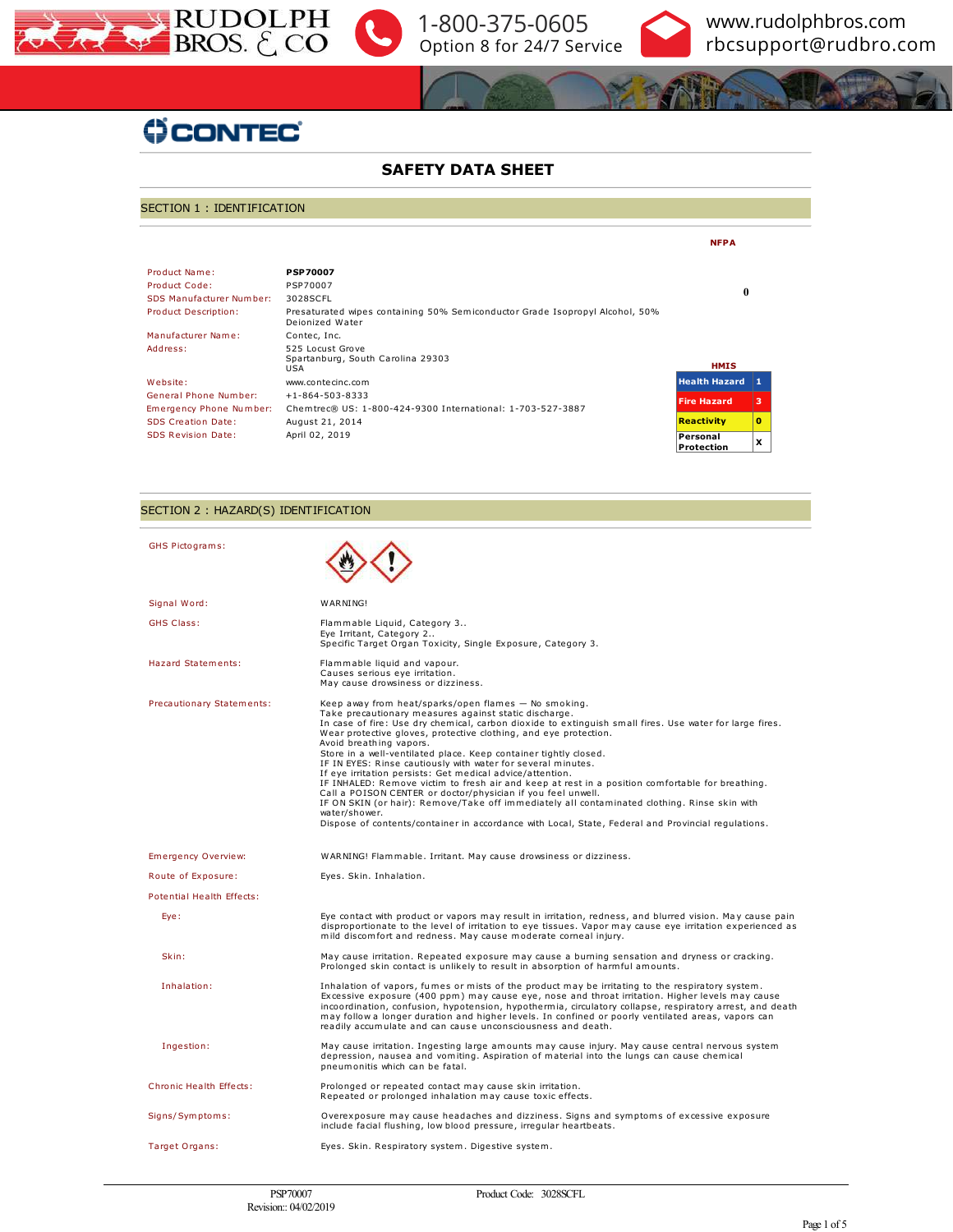#### Aggravation of Pre-Existing<br>Conditions: None generally recognized.

## SECTION 3 : COMPOSITION/INFORMATION ON INGREDIENTS

| <b>Chemical Name</b> | CAS#          | <b>Ingredient Percent</b> | EC Num.         |
|----------------------|---------------|---------------------------|-----------------|
| Isopropyl alcohol    | $67 - 63 - 0$ | 50 by Volume              | $200 - 661 - 7$ |
| Deionized water      | 7732-18-5     | 50 by Volume              | $231 - 791 - 2$ |

## SECTION 4 : FIRST AID MEASURES

| Eve Contact:  | IF IN EYES: Rinse cautiously with water for several minutes. Remove contact lenses, if present and easy<br>to do. Continue rinsing. If eye irritation persists: Get medical advice/attention. |
|---------------|-----------------------------------------------------------------------------------------------------------------------------------------------------------------------------------------------|
| Skin Contact: | IF ON SKIN (or hair): Remove/Take off immediately all contaminated clothing. Rinse skin with<br>water/shower. If skin irritation occurs: Get medical advice/attention.                        |
| Inhalation:   | IF INHALED: Remove victim to fresh air and keep at rest in a position comfortable for breathing. Call a<br>POISON CENTER or doctor/physician if you feel unwell.                              |
| Ingestion:    | If swallowed, do NOT induce vomiting. Call a physician or poison control center immediately. Never give<br>anything by mouth to an unconscious person.                                        |

## SECTION 5 : FIRE FIGHTING MEASURES

| Flash Point:                               | 27 °C (80 °F)                                                                                                                                                                                           |
|--------------------------------------------|---------------------------------------------------------------------------------------------------------------------------------------------------------------------------------------------------------|
| Auto Ignition Temperature:                 | 399 °C (750 °F)                                                                                                                                                                                         |
| Lower Flammable/Explosive Limit:           | 2.0 % by volume                                                                                                                                                                                         |
| Upper Flammable/Explosive Limit:           | 12.0 % by volume                                                                                                                                                                                        |
| <b>Extinguishing Media:</b>                | Use alcohol resistant foam, carbon dioxide, dry chemical, or water fog or spray when fighting fires<br>involving this material.                                                                         |
| Unsuitable Media:                          | Do not use a solid water stream as it may scatter and spread fire.                                                                                                                                      |
| Protective Equipment:                      | In the event of a fire, wear Self-Contained Breathing Apparatus (SCBA), approved or in accordance to<br>NFPA, NIOSH, and/or European Standard EN 137 quidelines or equivalent and full protective gear. |
| Unusual Fire Hazards:                      | Material burns with an invisible flame.                                                                                                                                                                 |
| <b>Hazardous Combustion</b><br>Byproducts: | Oxides of carbon, oxides of nitrogen and other organic substances may be formed.                                                                                                                        |
| Universal Fire And Explosion<br>Hazards:   | Vapors are heavier than air and may travel along the ground or may be moved by ventilation to<br>locations distant from the point of material handling or release.                                      |
| <b>NFPA Ratings:</b>                       |                                                                                                                                                                                                         |
| NFPA Health:                               | 1                                                                                                                                                                                                       |
| <b>NFPA Flammability:</b>                  | 3                                                                                                                                                                                                       |
| <b>NFPA Reactivity:</b>                    | $\Omega$                                                                                                                                                                                                |
|                                            |                                                                                                                                                                                                         |

## SECTION 6 : ACCIDENTAL RELEASE MEASURES

| <b>Personal Precautions:</b>      | Evacuate area and keep unnecessary and unprotected personnel from entering the spill area. Avoid<br>breathing vapor, aerosol or mist. Avoid contact with skin, eves and clothing.                                                                                            |
|-----------------------------------|------------------------------------------------------------------------------------------------------------------------------------------------------------------------------------------------------------------------------------------------------------------------------|
| <b>Environmental Precautions:</b> | Avoid runoff into storm sewers, ditches, and waterways. Comply with all government regulations on<br>reporting releases.                                                                                                                                                     |
| Methods for containment:          | Spills are very unlikely, because the wiper fabric has absorbed the liquid solvent solution. In the event<br>of a spill, contain with an inert absorbent.                                                                                                                    |
| Methods for cleanup:              | Remove all sources of ignition. Collect the wipes with a non sparking tool and absorb or wipe any<br>residual liquids. Place in a suitable container for proper disposal. Use appropriate protective apparel as<br>described in Section 8. Avoid contact with skin and eyes. |

## SECTION 7: HANDLING and STORAGE

| Handling:                    | Use with adequate ventilation. Avoid breathing vapor and fumes. Use only in accordance with directions.                                                                                                                                                                                   |  |
|------------------------------|-------------------------------------------------------------------------------------------------------------------------------------------------------------------------------------------------------------------------------------------------------------------------------------------|--|
| Storage:                     | Store in a cool, dry, well ventilated area away from sources of heat, combustible materials, direct<br>sunlight, and incompatible substances. Keep container tightly closed when not in use.<br>Keep away from aldehydes, halogenated organics, halogens, strong acids, strong oxidizers. |  |
| Special Handling Procedures: | WARNING! Used wipes may catch fire if improperly discarded or stored near ignition sources.                                                                                                                                                                                               |  |
| Hygiene Practices:           | Wash thoroughly after handling. Avoid inhaling vapors, mists, or fumes.                                                                                                                                                                                                                   |  |
| PSP70007                     | Product Code: 3028SCFL                                                                                                                                                                                                                                                                    |  |

Revision:: 04/02/2019

Product Code: 3028SCFL

Page 2 of 5







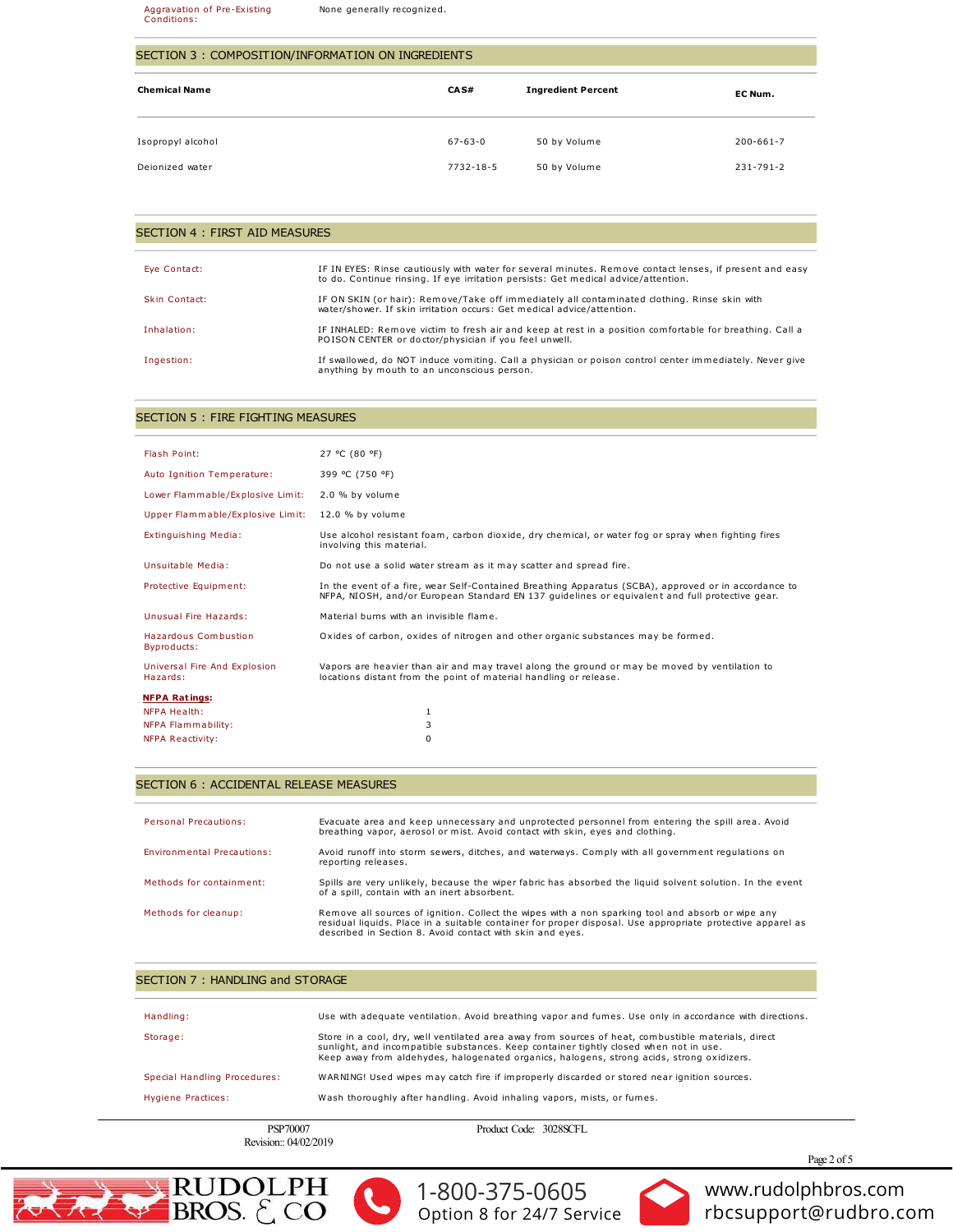## SECTION 8: EXPOSURE CONTROLS, PERSONAL PROTECTION

| Use appropriate engineering control such as process enclosures, local exhaust ventilation, or other<br>engineering controls to control airborne levels below recommended exposure limits. Where such<br>systems are not effective wear suitable personal protective equipment, which performs satisfactorily<br>and meets OSHA or other recognized standards. Consult with local procedures for selection, training,<br>inspection and maintenance of the personal protective equipment.                   |
|------------------------------------------------------------------------------------------------------------------------------------------------------------------------------------------------------------------------------------------------------------------------------------------------------------------------------------------------------------------------------------------------------------------------------------------------------------------------------------------------------------|
| Safety glasses with side shields must be worn at all times. If splash hazard exists, wear chemical<br>splash goggles and/or face shield.                                                                                                                                                                                                                                                                                                                                                                   |
| Wear appropriate protective gloves. Consult glove manufacturer's data for permeability data.<br>Preferred glove materials include: polyethylene, neoprene, chlorinated polyethylene, natural rubber<br>(latex), polyvinyl chloride (PVC or vinyl), nitrile/butadiene rubber (nitrile or NBR), ethyl vinyl alcohol<br>laminate (EVAL). Avoid gloves made of polyvinyl alcohol (PVA).                                                                                                                        |
| Use a NIOSH/MSHA or European Standard EN 149 approved respirator if exposure limits are exceeded<br>or if irritation or other symptoms are experienced.<br>Comply with the OSHA respirator regulations found in 29 CFR 1910.134 or European Standard EN 149<br>Use a positive pressure air supplied respirator if there is any potential for an uncontrolled release,<br>exposure levels are not known, or any other circumstances where air purifying respirators may not<br>provide adequate protection. |
| Facilities storing or utilizing this material should be equipped with an eyewash facility and a safety<br>shower.                                                                                                                                                                                                                                                                                                                                                                                          |
|                                                                                                                                                                                                                                                                                                                                                                                                                                                                                                            |
|                                                                                                                                                                                                                                                                                                                                                                                                                                                                                                            |

| <b>EXPOSURE GUIDELINES</b> |                                       |
|----------------------------|---------------------------------------|
| <b>Isopropyl alcohol:</b>  |                                       |
| Guideline ACGIH:           | TLV-TWA: 200 ppm<br>TLV-STEL: 400 ppm |
| Guideline OSHA:            | PEL-TWA: 400 ppm                      |

## SECTION 9: PHYSICAL and CHEMICAL PROPERTIES

| Physical State Appearance:                | Liquid presaturated wipes.        |
|-------------------------------------------|-----------------------------------|
| Odor:                                     | Alcohol-like                      |
| Odor Threshold:                           | Not determined.                   |
| <b>Boiling Point:</b>                     | 82 - 89°C (180 - 192 °F)          |
| <b>Melting Point:</b>                     | Not determined.                   |
| <b>Specific Gravity:</b>                  | $0.918$ @ 20°C (68°F)             |
| Solubility:                               | Soluble in water.                 |
| <b>Vapor Density:</b>                     | Not determined.                   |
| Vapor Pressure:                           | 43.0 hPa (32 mm Hg) @ 20°C (68°F) |
| Percent Volatile:                         | 100%                              |
| <b>Evaporation Rate:</b>                  | Not determined.                   |
| pH:                                       | Not determined.                   |
| Viscosity:                                | Not determined.                   |
| Coefficient of Water/Oil<br>Distribution: | Not determined.                   |
| Flash Point:                              | 27 °C (80 °F)                     |
| Auto Ignition Temperature:                | 399 °C (750 °F)                   |

#### SECTION 10 : STABILITY and REACTIVITY

| Chemical Stability:         | Stable under normal temperatures and pressures.                            |
|-----------------------------|----------------------------------------------------------------------------|
| Hazardous Polymerization:   | Not reported.                                                              |
| <b>Conditions to Avoid:</b> | Keep away from heat, ignition sources and incompatible materials.          |
| Incompatible Materials:     | Aldehydes, halogenated organics, halogens, strong acids, strong oxidizers. |

## SECTION 11 : TOXICOLOGICAL INFORMATION

## **Isopropyl alcohol:**

PSP70007 Revision:: 04/02/2019 Product Code: 3028SCFL

Page 3 of 5







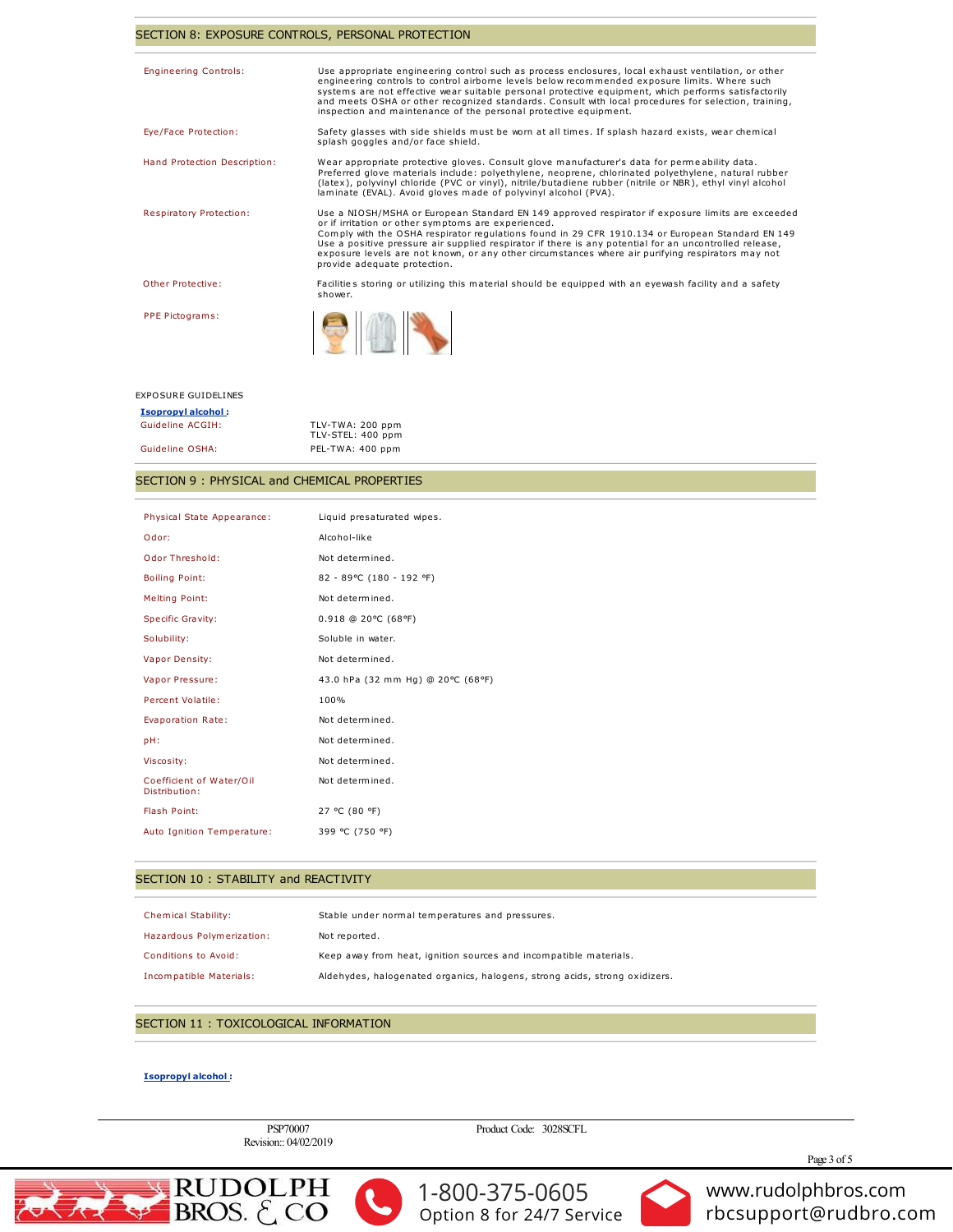| Eye:        | Eye - Rabbit Standard Draize test.: 100 mg<br>Eye - Rabbit Standard Draize test.: 10 mg<br>Eye - Rabbit Standard Draize test.: 100 mg/24H (RTECS)                                                                                                                                                                                                                                                                                                                        |
|-------------|--------------------------------------------------------------------------------------------------------------------------------------------------------------------------------------------------------------------------------------------------------------------------------------------------------------------------------------------------------------------------------------------------------------------------------------------------------------------------|
| Skin:       | Administration onto the skin - Rabbit Standard Draize test.: 500 mg<br>Administration onto the skin - Rabbit LD50: 12800 mg/kg [Details of toxic effects not reported other<br>than lethal dose value] (RTECS)                                                                                                                                                                                                                                                           |
| Inhalation: | Inhalation - Rat LC50: 16000 ppm/8H [Details of toxic effects not reported other than lethal dose<br>value]<br>Inhalation - Mouse LC50: 53000 mg/m3 [Behavioral - General anesthetic Lungs, Thorax, or<br>Respiration - Other changes]<br>Inhalation - Rat LC50: 72600 mg/m3 [Behavioral - General anesthetic Lungs, Thorax, or Respiration -<br>Other changes] (RTECS)                                                                                                  |
| Ingestion:  | Oral - Rat LD50: 5045 mg/kg [Behavioral - Altered sleep time (including change in righting reflex)<br>Behavioral - Somnolence (general depressed activity)]<br>Oral - Mouse LD50: 3600 mg/kg [Behavioral - Altered sleep time (including change in righting reflex)<br>Behavioral - Somnolence (general depressed activity)]<br>Oral - Mouse LD50: 3600 mg/kg [Behavioral - General anesthetic]<br>Oral - Rat LD50: 5000 mg/kg [Behavioral - General anesthetic] (RTECS) |

## SECTION 12 : ECOLOGICAL INFORMATION

| Ecotoxicity:<br><b>Environmental Fate:</b><br>Isopropyl alcohol: | No ecotoxicity data was found for the product.<br>No environmental information found for this product.                                                                                                                                                                                       |
|------------------------------------------------------------------|----------------------------------------------------------------------------------------------------------------------------------------------------------------------------------------------------------------------------------------------------------------------------------------------|
| Ecotoxicity:                                                     | LC50; Species: 1400000 ug/L for 48 hr Crangon crangon (Common Shrimp)<br>LC50; 10000000 ug/L for 24 hr Species: Daphnia magna (Water Flea)<br>LD50; >5000 mg/L for 24 hr Species: Carassius auratus (goldfish)<br>LC50: 11.130 mg/L for 48 hr Species: Pimephales promelas (fathead minnows) |
| <b>Environmental Fate:</b>                                       | Isopropanol is expected to have very high mobility in soil.                                                                                                                                                                                                                                  |
| Bioaccumulation:                                                 | Bioconcentration in aquatic organisms is low.                                                                                                                                                                                                                                                |

## SECTION 13 : DISPOSAL CONSIDERATIONS

| Waste Disposal:         | Consult with the US EPA Guidelines listed in 40 CFR Part 261.3 or the EU Directive 2008/98/EC on waste<br>for the classifications of hazardous waste prior to disposal. Furthermore, consult with your state, local,<br>or provincial waste requirements or quidelines, if applicable, to ensure compliance. Arrange disposal in<br>accordance to the EPA and/or state and local quidelines. |
|-------------------------|----------------------------------------------------------------------------------------------------------------------------------------------------------------------------------------------------------------------------------------------------------------------------------------------------------------------------------------------------------------------------------------------|
| Contaminated Packaging: | Do not reuse containers without proper cleaning or reconditioning.                                                                                                                                                                                                                                                                                                                           |

## SECTION 14 : TRANSPORT INFORMATION

| DOT Shipping Name:         | Solids Containing Flammable Liquid, n.o.s. (Isopropanol). |
|----------------------------|-----------------------------------------------------------|
| <b>DOT Hazard Class:</b>   | 4.1                                                       |
| DOT Packing Group:         | Н                                                         |
|                            |                                                           |
| <b>IATA Shipping Name:</b> | Solids Containing Flammable Liquid, n.o.s. (Isopropanol). |
| <b>IATA Hazard Class:</b>  | 4.1                                                       |
| <b>IATA Packing Group:</b> | II                                                        |
|                            |                                                           |
| <b>IMDG UN Number:</b>     | UN3175                                                    |
| <b>IMDG Shipping Name:</b> | Solids Containing Flammable Liquid, n.o.s. (Isopropanol). |
| <b>IMDG Hazard Class:</b>  | 4.1                                                       |
| <b>IMDG Packing Group:</b> | $_{II}$                                                   |
| Marine Pollutant:          | No.                                                       |

## SECTION 15 : REGULATORY INFORMATION

Canada WHMIS:

MacIsaac & Associates<br>440 Gloucester Street, Suite 2111<br>Ottawa, Ontario, K1R 7T8 Canada<br>+1 (613) 236-2250

Controlled - Class: B2 Flammable Liquid.<br>Controlled - Class: D2B Toxic

Risk Phrases:

R10 - Flammable.<br>R36 - Irritating to eyes.<br>R66 - Repeated exposure may cause skin dryness or cracking.<br>R67 - Vapours may cause drowsiness and dizziness.

PSP70007 Revision:: 04/02/2019 Product Code: 3028SCFL

Page 4 of 5